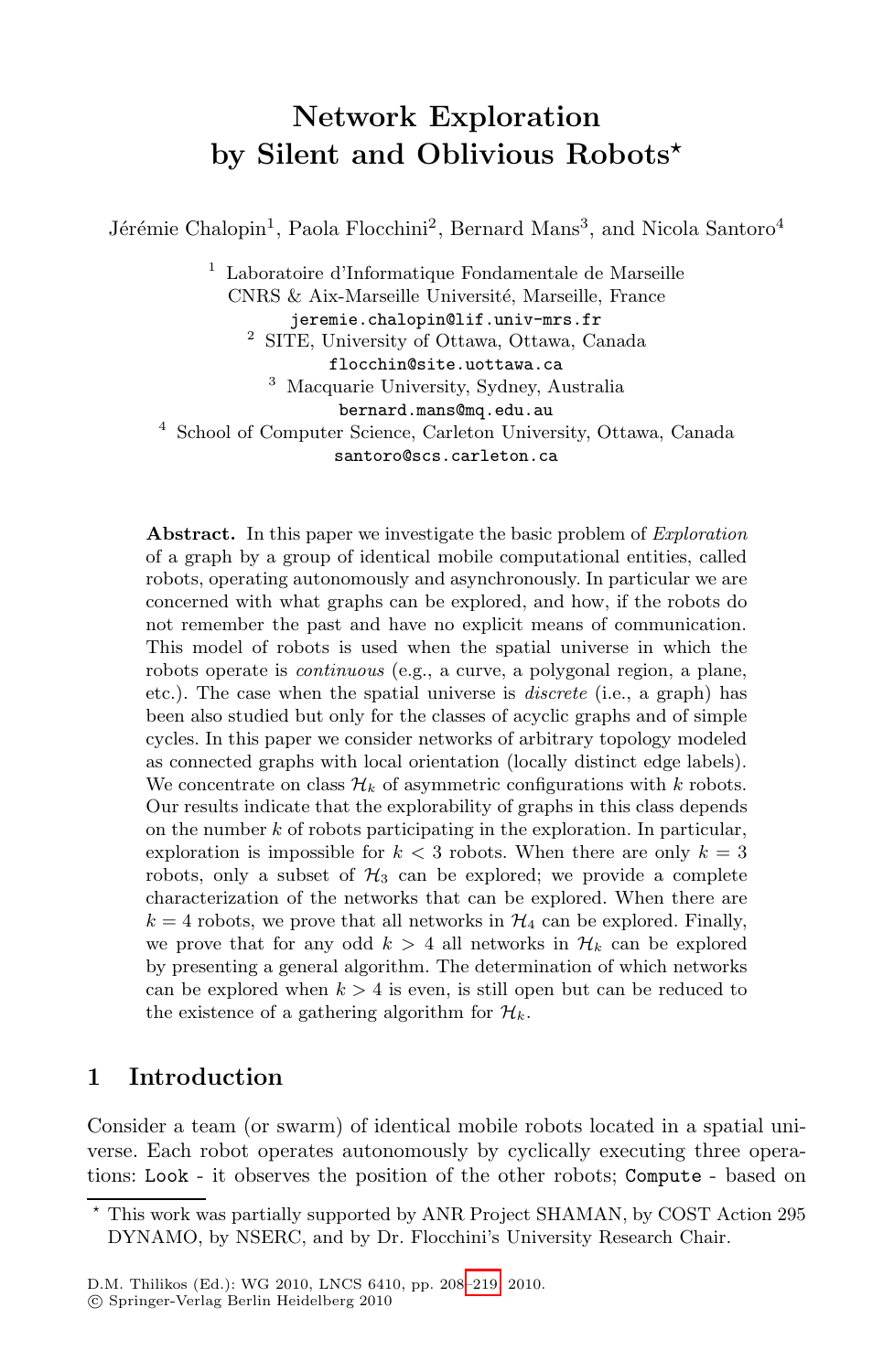this input, it computes a destination (a neighbouring node) or it decides not to move, according to a predefined algorithm (the same for all robots); Move- it then moves to its computed destination. The robots are *silent*: they have no direct means of communication; *anonymous*: externally identical with no distinct identifiers that can be used in the execution of the algorithm; *asynchronous*: the [tim](#page-11-0)[e b](#page-11-1)etween each operation in the Look-Compute-Move cycle as well as between successive cycles is finite but arbitrary; *oblivious*: the robots have no memory of past actions and computations, and the [co](#page-11-2)[m](#page-11-3)[puta](#page-11-4)[tion](#page-11-5) is based solely on what determined in the current cycle.

This model of robots is used when the spatial universe in which the robots operate is *continuous*, e.g., a curve, a polygonal region, a plane, etc. In this setting, the computational power of such robots has been investigated with respect to a variety of problems, such as *Pattern Formation*, *Gathering*, *Flocking*, etc. (e.g. see [1, 3–5, 9, 12, 13]).

Recently investigations have also c[on](#page-11-2)s[id](#page-11-6)[ered](#page-11-4) [th](#page-11-5)e case when the spatial universe is *discrete*, e.g., when the robots operate in a network [6–8, 10, 11]. The research has focused on two fundamental problems (extensively studied in the past in a variety of other models): *Gathering* (or *Rendezvous*), which requires all robots to move to the same node (whose location is a priori undetermined); and *Exploration*, which requires every node of the network to be visited by at least one robot and all robots reach a quiescent state within finite time. The results have however been limited to two classes of graphs: *rings* [6, 7, 10, 11] and *trees* [8] and assuming that the edges incident on a vertex are indistinguishable for the robots. No results exist to date for the exploration of arbitrary graphs by oblivious robots in the Look-Compute-Move model. Note that the latter assumption (unlabeled edges) is atypical; indeed in standard models of networks (anonymous or not) in distributed computing, the links incident on a node  $x$  have distinct labels, called *port numbers*.

The computational study of such weak robots is a difficult task due to the simultaneous presence of asynchrony, obliviousness, and lack of explicit communication. Lack of explicit communication means that synchronization, interaction, and communication of information among the robots can be achieved solely by means of observing the position of the other robots. However, because of asynchrony a robot  $r$  may observe the position of the robots at some time t; based on that observation, compute the destination at time  $t' > t$ , and move at an even later time  $t'' > t'$ ; thus it might be possible that at time  $t''$  some robots are in different positions from those previously perceived by  $r$  at time  $t$ , because in the meantime they performed their Move operations (possibly several times). In other words, robots may compute destinations and move based on significantly outdated perceptions, which adds to the difficulty of exploration. Moreover, since robots are oblivious, the task of deciding the global status of the exploration process, in particular termination detection, has to be performed without memory and without communication.

In this paper we continue the investigation of the computational power of such weak robots in the discrete setting, and consider the *exploration* problem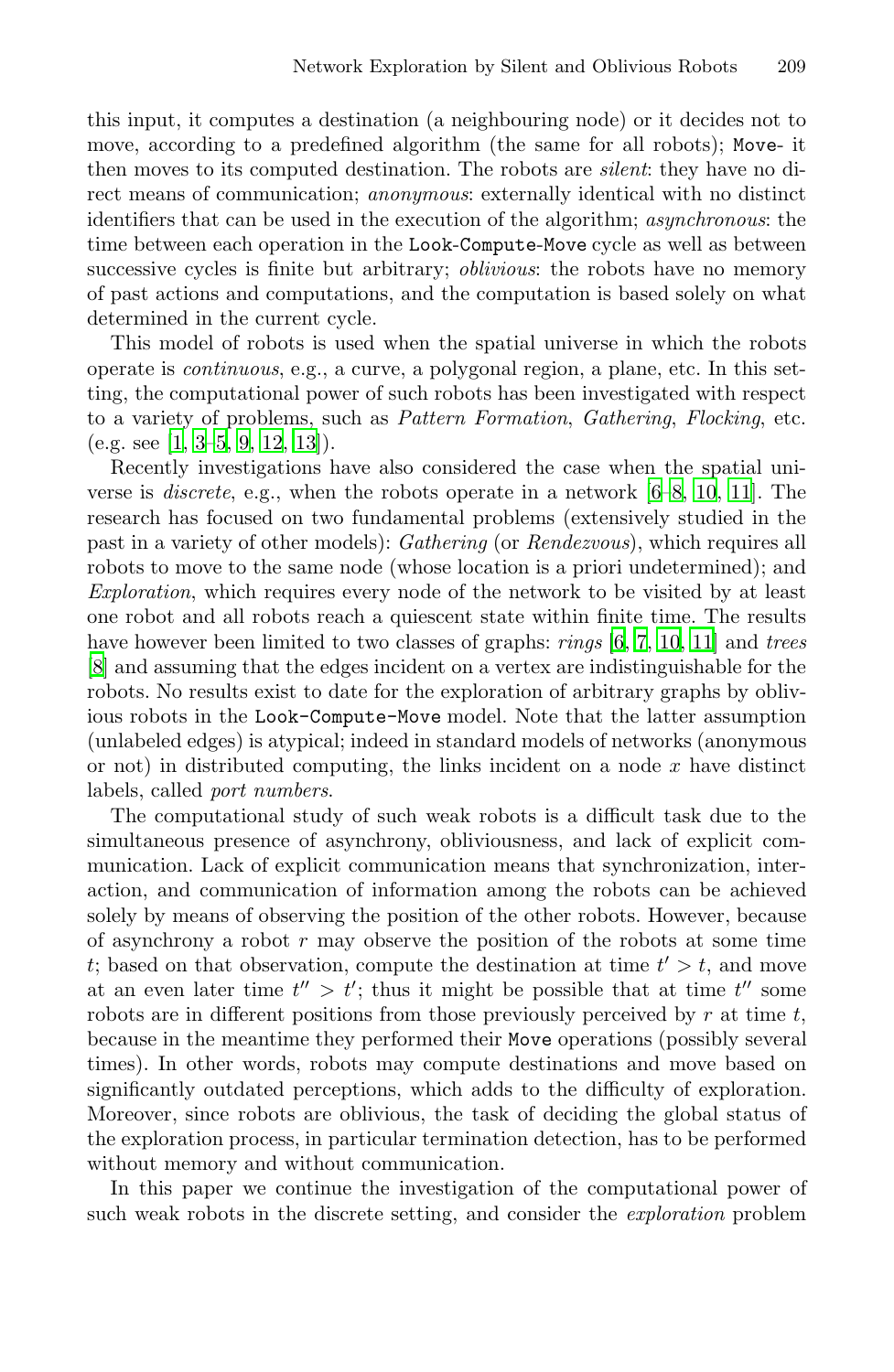in anonymous networks, that is edge-labeled gra[ph](#page-11-7)s  $(G, \lambda)$  where  $G = (V, E)$  is a connected simple graph and  $\lambda = {\lambda_v : v \in V}$  is the set of local port-numbering functions  $\lambda_n$ . Let  $\Psi$  be the placement function describing the position of the robots in the network, and let  $(G, \lambda, \Psi)$  denote the network with the placement of the robots. In particular, we are interested in determining which networks with what initial placements of the robots exploration is possible; that is, which  $(G, \lambda, \Psi)$  can be explored and how. The study of the specific classes of graphs investigated in absence of edge-labels, of trees and rings, becomes much simpler with edge-labels, and a complete characterization can be found in [2].

When considering networks with at most two robots, it is easy to see that exploration cannot be solved if the networks has at least three vertices. When the number of robots is larger and  $(G, \lambda, \Psi)$  is symmetric (i.e., there exists a nontrivial automorphism of  $(G, \lambda, \Psi)$  that preserves the labels and the placement of the robots), exploration cannot be generally solved: solvability depends on the number of equivalence classes of agents and the task is impossible when the number of equivalence classes is less than 2.

In this paper, we consider only initial configurations  $(G, \lambda, \Psi)$  that are asymmetric. We denote by  $\mathcal{H}_k$  the class of configurations  $(G, \lambda, \Psi)$  with k robots such that there is no non-trivial automorphism that preserves the labels and the placement of the robots. Our goal is to determine which [ne](#page-5-0)tworks in this class can be explored and how.

Our results indicate that the explorability of networks in  $\mathcal{H}_k$  depends on the number k of robots participating in the exploration. In particular, with one robot (resp. two robots), only a network with one vertex (resp. two vertices) can be explored. When there are only  $k = 3$  robots, we prove that not all networks in  $\mathcal{H}_3$  can be explored. More precisely, we do provide a complete characterization of the networks that can be explored with  $k = 3$  robots, and present an algorithm that performs the exploration of those networks with three robots (Section 4). When there are  $k = 4$  robots, we prove that all networks in  $\mathcal{H}_4$  can be explored; the proof is constructive, and the algorithm is (unfortunately) quite involved (Section 5). Finally, we prove that for any odd  $k > 4$  all networks in  $\mathcal{H}_k$  can be explored by presenting a general algorithm. The determination of which networks can be explored when  $k > 4$  is even, is still open, but it can be reduced to the existence of a gathering algorithm for  $\mathcal{H}_k$ .

Due to space limitations most proofs are omitted in this extended abstract and will be presented in the journal version of our paper.

#### **2 Model and Basics**

Let  $G = (V, E)$  be an undirected connected simple graph where V is the set of vertices and E the set of edges, with  $|V| = n$ . The vertices of G are unlabeled. We denote by  $N(v)$  the set of neighbors of v, and by  $d(v)$ , the degree of v. For each node v, there is a bijective function  $\lambda_v : N(v) \to \{1, 2, \ldots d(v)\}$  which assigns unique labels to the edges incident to v. Each edge  $uv \in E$  has two distinct labels  $\lambda_u(v)$  and  $\lambda_v(u)$ . Let  $\lambda = {\lambda_v : v \in V}$  be the global labeling function and let  $(G, \lambda)$  denote the resulting edge-labeled graph. The label  $\Lambda(\pi)$  of a path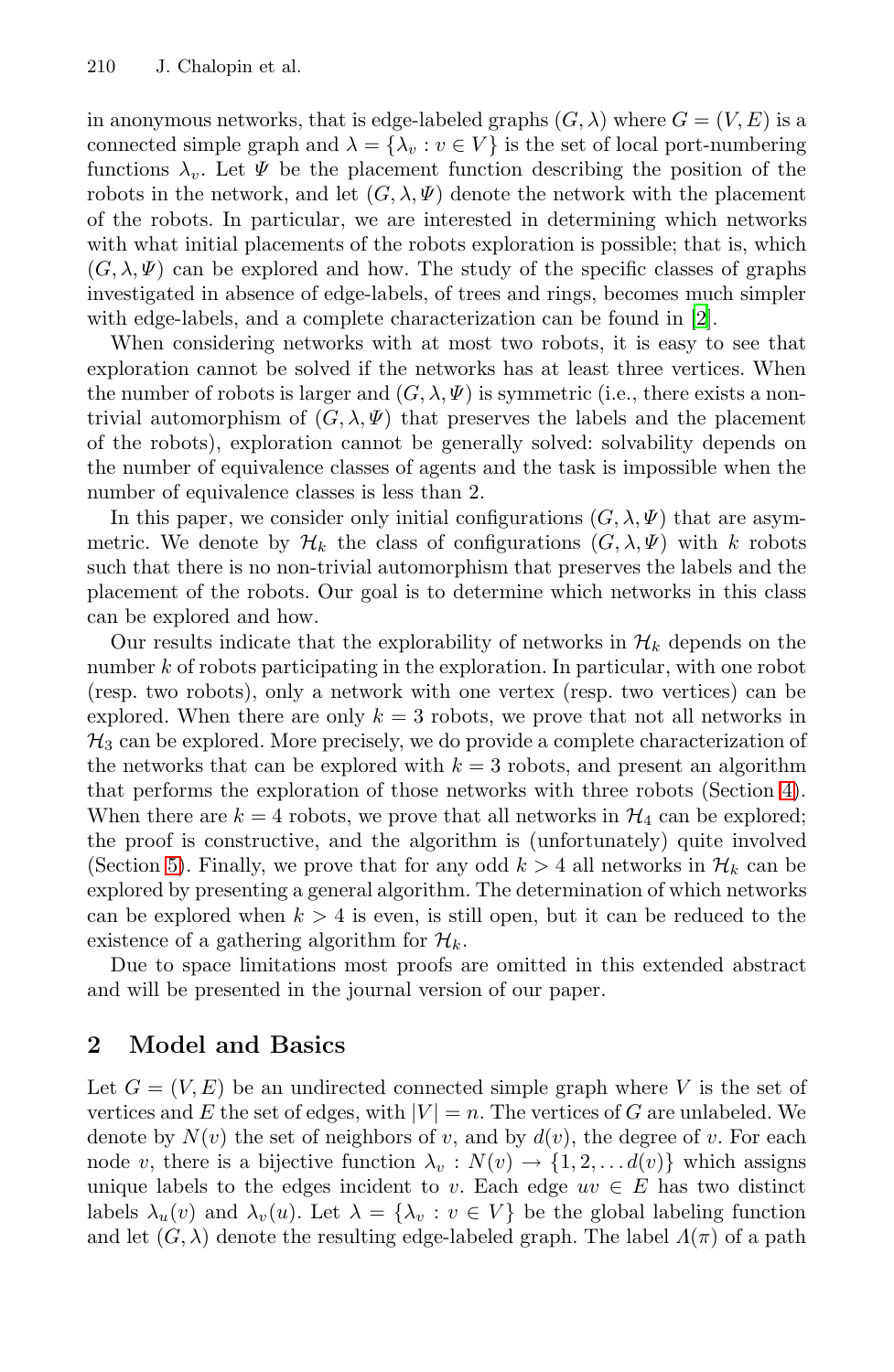$\pi = (u_0, u_1, \dots, u_k)$  is obtained by extending  $\lambda$  from edges to paths as follows:  $\Lambda(\pi) = ((\lambda_{u_0}(u_1), \lambda_{u_1}(u_0)), \ldots, (\lambda_{u_{k-1}}(u_k), \lambda_{u_k}(u_{k-1})).$ 

The shortest path from  $u$  to  $v$  is the minimal element we get when sorting the paths from  $u$  to  $v$  first by length, and then lexicographically using their labels. We say that a node u is closer from a node w than a node v if either  $dist(u, w)$  $dist(v, w)$ , or  $dist(u, w) = dist(v, w)$  and the label  $\Lambda(\pi_{uw})$  of a shortest path from u to w is lexicographically smaller (or "weaker") than the label  $\Lambda(\pi_{vw})$  of any shortest path from  $v$  to  $w$ .

Operating in  $(G, \lambda)$  is a set R of k identical robots. Each robot operates in Look-Compute-Move cycles, which are performed asynchronously for each robots. When *Looking*, a robot perceives a snapshot of the labeled graph with the current position of the robots (called a *view* of the graph); when *Computing* it decides where to move on the basis of the snapshot; when *Moving* it actually moves to the chosen neighboring node. The time between Look, Compute, and Move operations is finite but unbounded, and is decided by the adversary for each action of each robot. The only constraint is that moves are instantaneous, as in [6–8, 10, 11], and hence any robot performing a Look operation sees all other robots at nodes and not on edges. We say that there is a *tower* on a node if the node is occupied by more than one robot. We call a robot *free* if it does not belong to a tower. Initially all robots are free; that is there is at most one robot in each node. During the Look operation, the robots can perceive if there is one or more robots in a given location; this ability, called *multiplicity detection* is a standard assumption in the continuous model.

Let  $\Psi : \mathcal{R} \to V$  be the placement function returning the initial position of a given robot. Let  $(G, \lambda, \Psi)$  denote the edge-labeled graph with the initial placement of the robots. The vertices of  $(G, \lambda)$  (resp.,  $(G, \lambda, \Psi)$ ) can be partitioned according to the equivalence classes they belong to, where an equivalence class [v<sub>0</sub>] of vertices of G is such that for each  $v \in [v_0]$ , there exists an automorphism  $\sigma$  of G that preserves the labels (resp., and placement) such that  $\sigma(v) = v_0$ . We say that  $(G, \lambda)$  (resp.,  $(G, \lambda, \Psi)$ ) is *symmetric* if there exists a non-trivial automorphism of  $(G, \lambda)$  (resp.,  $(G, \lambda, \Psi)$ ) that preserves the edge-labeling  $\lambda$  (resp., and the placement), *asymmetric* otherwise. Note that, in  $(G, \lambda)$  and  $(G, \lambda, \Psi)$  the equivalence classes can be ordered using the fact that each identifies a different "view" of the graph. We say that a robot  $\alpha$  is closer from a node  $w$  than a robot b if  $\Psi(a)$  is closer from w than  $\Psi(b)$ .

Given an initial placement  $\Psi$  of k robots in  $(G, \lambda)$ , we say that a protocol A solves the exploration problem in  $(G, \lambda, \Psi)$  if in all possible executions of A by the k robots, every node of the graph is visited by at least one robot and all robots enter a quiescent state within finite time. We say that exploration of  $(G, \lambda, \Psi)$  with k robots is *impossible* if no protocol solves the exploration problem in  $(G, \lambda, \Psi)$ . A network  $(G, \lambda)$  is explorable with k robots if there exists protocol A that solves the exploration problem in  $(G, \lambda, \Psi)$  for any placement of  $\Psi$  of k robots in  $(G, \lambda)$ .

**Lemma 1.** For any network  $(G, \lambda)$ , it is impossible to solve exploration with *one (resp. two) agents if*  $|V| > 1$  *(resp.*  $|V| > 2$ *).*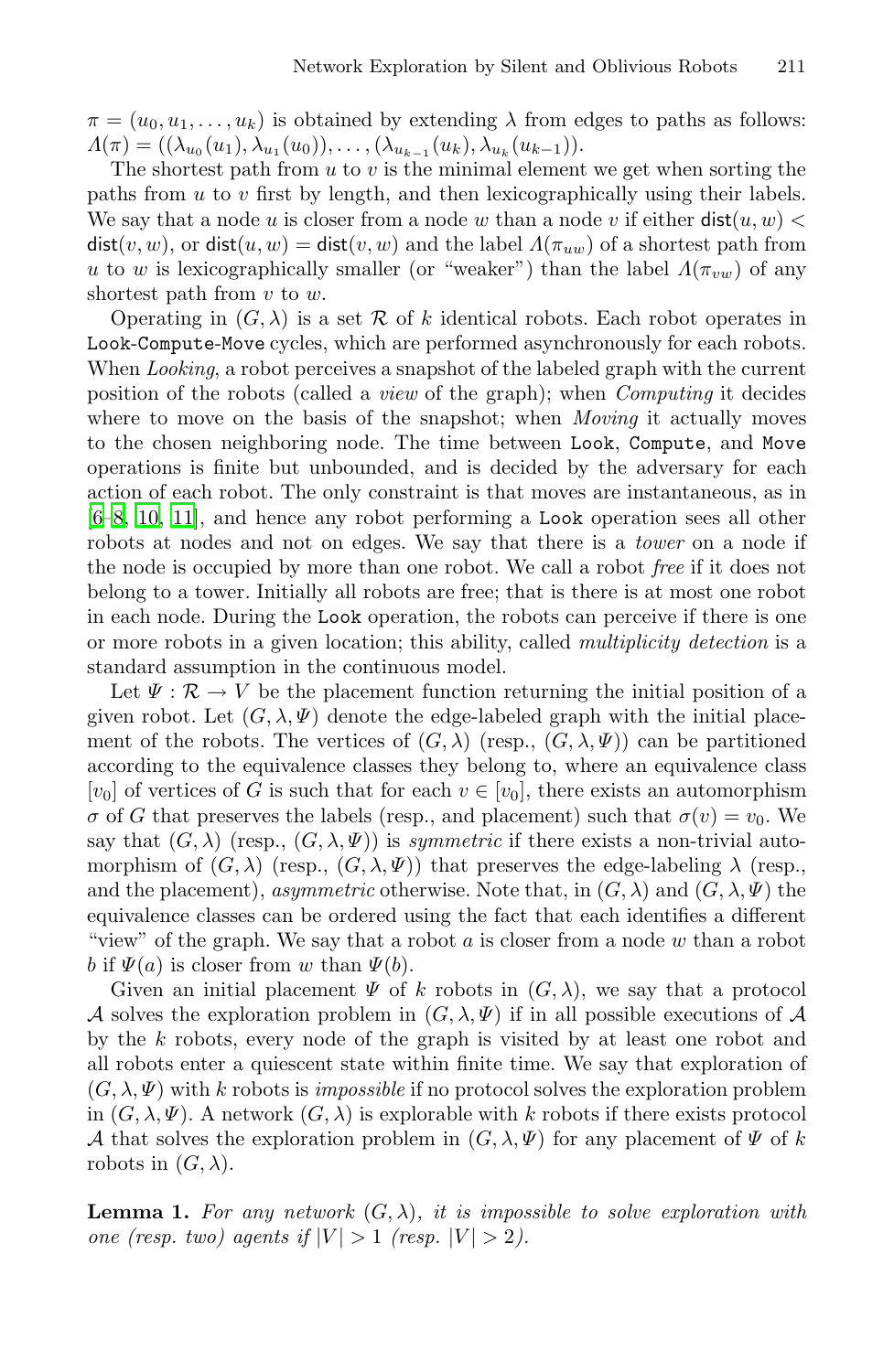In the rest of the paper we focus on *asymmetric configurations*, i.e. the set  $\mathcal{H}_k$ of all  $(G, \lambda, \Psi)$  with k robots where  $(G, \lambda, \Psi)$  is asymmetric; and we assume multiplicity detection. Since exploration is impossible for networks in  $\mathcal{H}_1$  and  $\mathcal{H}_2$  [we](#page-11-7) consider  $k \geq 3$ .

## **3 About Gathering and Asymmetry**

#### **3.1 Gathering Algorithms**

In [2], we have studied the gathering problem: we want to gather all the robots at a single node. In the exploration algorithms we present below, we use the gathering algorithm of [2] as a subroutine. We describe it here briefly.

Consider a node  $v \in V$ ; let  $PATHS(v) = \{ \Lambda(\pi) \mid \pi \text{ is the shortest path} \}$ from v to  $\Psi(a) | a \in \mathcal{R}$ . Let  $SORT(PATHS(v))$  be the set of labeled paths sorted first by the length and then by lexicographic order of their associated sequences of labels. Given two vertices  $v_1$  and  $v_2$ , we define the following order:  $v_1 \, \langle \, v_2 \, \text{if} \, \, \text{SORT}(PATHS(v_1)) \, \, \langle \, v_{ex} \, \, \text{SORT}(PATHS(v_2)) \, \, \text{where} \, \, \langle \, v_{ex} \, \, \rangle$ denotes lexicographic order. Let  $SD(v) = \sum_{a \in \mathcal{A}} \text{dist}(v, \Psi(a))$  denote the sum of the dist[an](#page-11-7)ces from a node v to all the robots and let  $\text{code}(v)=(SD(v),$  $SORT(PATHS(v))$ .

Consider an equivalence class [u] of  $(G, \lambda)$ , a *Minimal Weber node* of [u] is a node  $u' \in [u]$  such that  $\operatorname{code}(u') = \min\{code(u'') \mid u'' \in [u]\}.$  Note that if  $(G, \lambda, \Psi)$  is asymmetric, then each class [u] of  $(G, \lambda)$  has a unique Minimal Weber node, denoted by  $MWN[u]$ .

Given an equivalence class [u] of  $(G, \lambda)$  (this class can be seen as a parameter of the algorithm), and starting from any asymmetric configuration  $(G, \lambda, \Psi)$  with  $k$  robots, the algorithm from  $[2]$  has the following properties.

- **–** at each moment, at most one robot can move,
- **–** if k ≥ 3 is odd, then the only robot that is allowed to move is the closest from  $u' = MWN[u]$  that is not on u'. After this move, we still have  $MWN[u] = u'$ , and  $\text{code}(u')$  has strictly decreased.
- $-$  if  $k = 4$ , the robot that is allowed to move is either the closest one from  $u' = MWN[u]$  that is not on u', or the robot that is on u'. After the move,  $MWN[u]$  can be modified, but  $\mathbf{code}(MWN[u])$  has strictly decreased.

Thus, we have the following theorem.

**Theorem 1** ([2]). *Fr[om](#page-11-7) any asymmetric configuration*  $(G, \lambda, \Psi)$  *with* k *agents*, *and for any equivalence class* [u] *of*  $(G, \lambda)$ *, there exists a gathering algorithm where the gathering node belongs to* [u] *when*  $k \geq 3$  *is odd, or when*  $k = 4$ *.* 

#### **3.2 Asymmetry**

For Gathering, we know that if the initial configuration  $(G, \lambda, \Psi)$  is asymmetric, then it is impossible to solve gathering [2]. When considering exploration, we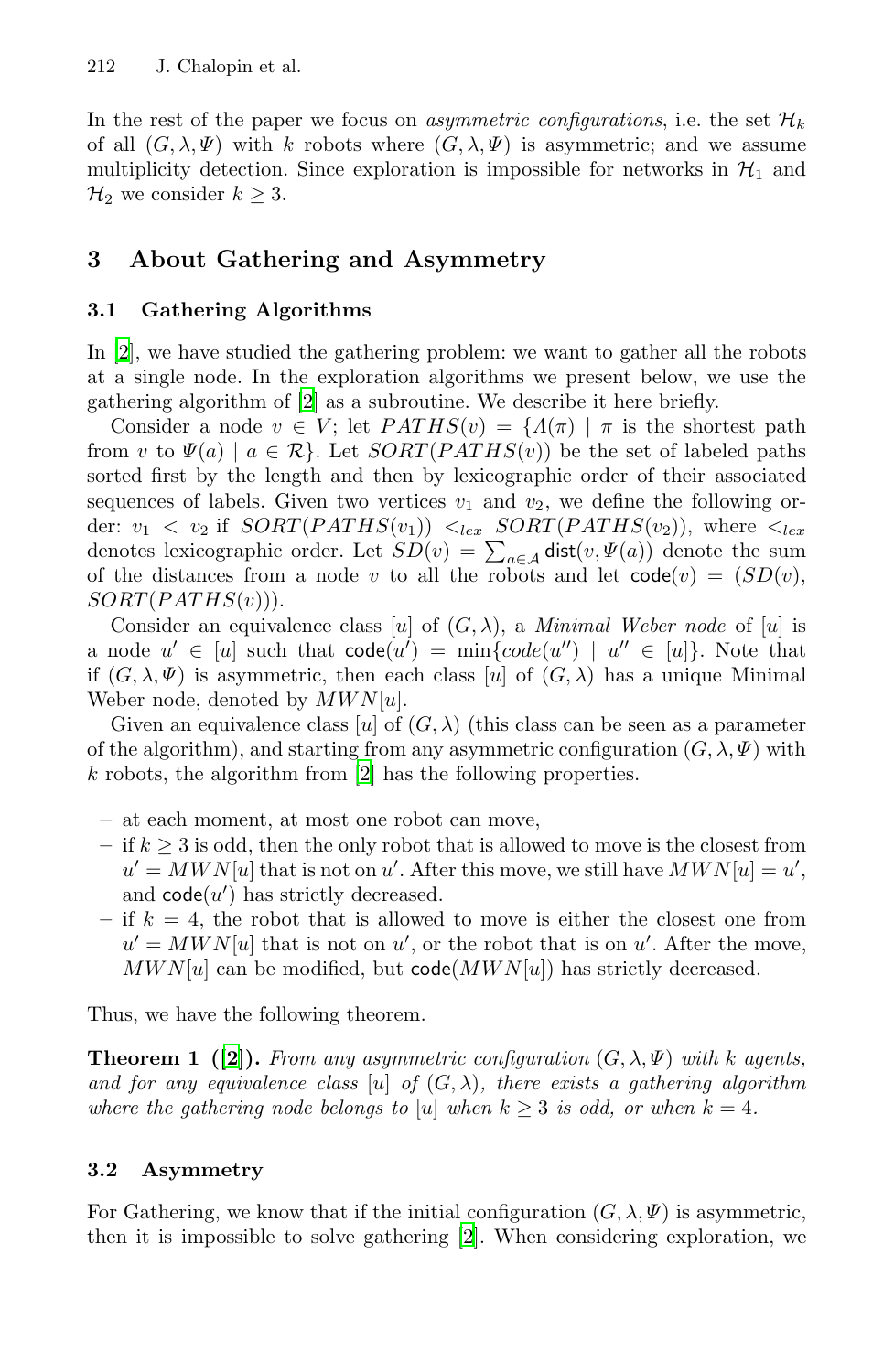<span id="page-5-0"></span>don't have such strong results. However, we want the robots to be able to detect that they have explored the network. Since they are oblivious, they should be able to detect from the snapshot they compute if the configuration can be an initial configuration or not. To do so, the robots will create towers of two (or more) robots that cannot be part of the initial configuration. If in the initial configuration, all robots are in the same equivalence class, we know that no tower can be created [2] and thus, it implies that exploration is impossible. It means that when the degree of symmetry is too high, exploration is impossible. To avoid this problem, in this paper, we only consider initial configurations that are asymmetric. Note that, even if we do not ask the robots to stop once they have explored all the nodes (i.e. we consider perpetual exploration), there are still some symmetric networks that cannot be explored.

#### <span id="page-5-1"></span>**4 Exploration with** *k* **= 3 Robots**

We prove that explorability of  $(G, \lambda, \Psi) \in \mathcal{H}_3$  requires the presence of a node (or an edge) in G whose removal creates either a graph with a Hamiltonian path, or a graph that is spanned by two intersecting elementary paths satisfying several conditions. This class of graphs is denoted by  $\mathcal{E}_3$ .

**Definition 1.** *A graph*  $G \in \mathcal{E}_3$  *if at least one of the two following conditions hold:*

**(Case 1)** *There exists an elementary path*  $P = (x_1, \ldots, x_m)$  *and two neighbors*  $u_0, v_0$  *both different from*  $x_1$  *such that:* 

 $(A1)$   $u_0$  *does not appear in*  $P$ *,* 

*(A2)* any vertex  $v \notin \{u_0, v_0\}$  appears in P,

(A3)  $(G, \lambda, \Psi_0)$  *is asymmetric where*  $\Psi_0$  *maps a robot to*  $x_1$ *, one to*  $u_0$  *and one* to  $v_0$ *.* 

**(Case 2)** *There exists two elementary paths*  $P_1 = (x_1, \ldots, x_m)$  *and*  $P_2 =$  $(y_1, \ldots, y_\ell)$  and two neighbors  $u_0, v_0$  both different from  $x_1$  such that:

$$
(B1)\ x_m=y_1,
$$

*(B2)* either  $u_0 = x_m$  or  $u_0 \in N(x_m)$ ,

*(B3)*  $u_0 ≠ x_i$ *, for all*  $i ∈ [1, m − 1]$ *,* 

*(B4)* any vertex  $v \notin \{u_0, v_0\}$  $v \notin \{u_0, v_0\}$  appears either in  $P_1$  or in  $P_2$ ,

*(B5)*  $(G, \lambda, \Psi_0)$  *is asymmetric where*  $\Psi_0$  *maps a ro[bo](#page-5-1)t to*  $x_1$ *, one to*  $u_0$  *and one to* v0*,*

*(B6) for any consecutive vertices*  $y, y'$  *of*  $P_2$ *, and for any vertex* x *of*  $P_1$  *adjacent to*  $u_0$ *, there is no automorphism of*  $(G, \lambda)$  *mapping* x to y and  $u_0$  to y'.

*(B7) for any distinct vertices*  $y, y' \in P_2$ *, there is no automorphism of*  $(G, \lambda)$ *mapping* y *to* y *.*

Examples of graphs in  $\mathcal{E}_3$  can be seen in Figure 1.

*Remark 1.* A graph satisfies the conditions of (Case 1) in Definition 1 if and only if there exists  $u_0, v_0 \in V(G)$  such that either  $G \setminus \{u_0\}$  or  $G \setminus \{u_0, v_0\}$  has a Hamiltonian path.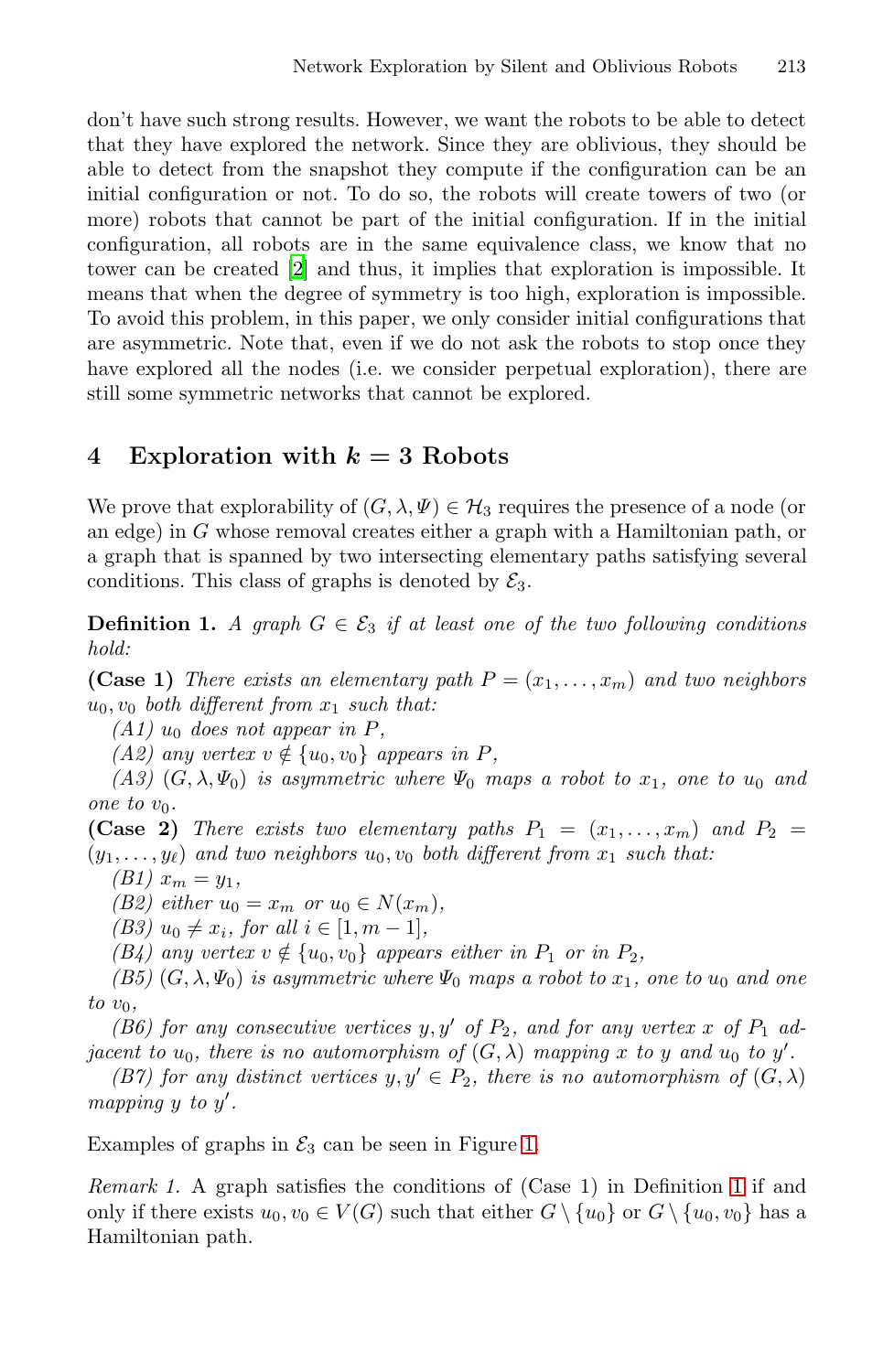

<span id="page-6-0"></span>Fig. 1. On the left, a graph satisfying conditions of [\(C](#page-5-1)ase 1) of Definition 1; on the right, a graph satisfying conditions of (Case 2) of Definition 1

**Lemma 2.** *If*  $(G, \lambda, \Psi) \in \mathcal{H}_3 \setminus \mathcal{E}_3$  *exploration of*  $(G, \lambda, \Psi)$  *is impossible.* 

We now briefly describe the exploration algorithm for  $(G, \lambda, \Psi) \in \mathcal{E}_3$ .

The algorithm is different depending on the characteristics of the graph. Suppose that the graph satisfies the conditions of (Case 1) in Definition 1 for some vertices  $u_0, v_0$  and some elementary path  $P = (x_1, \ldots, x_m)$ . The idea is to first have the three robots place themselves on  $u_0$ ,  $v_0$ , and  $x_1$  (this procedure is not trivial; the details will appear in the complete version of this paper). Then the two robots that are on  $u_0$ ,  $v_0$  (up to isomorphism) create a small tower on  $u_0$ , and the third robot performs the exploration following path  $P$  until it reaches the last node  $x_k$  of this path. Suppose now that (Case 1) does not apply but (Case 2) does for some vertices  $u_0, v_0$  and two elementary paths  $P_1 = (x_1, \ldots, x_m)$  and  $P_2 = (y_1, \ldots, y_\ell)$ . Again one can show that we can have the three robots placed on  $u_0$ ,  $v_0$  and  $x_1$ . Then the two robots that are on  $u_0$ ,  $v_0$  (up to isomorphism) create a small tower on node  $u_0$ , and the third robot moves along the path  $P_1$ . Then, a big tower is created on  $y_1$  and this big tower moves along  $P_2$  until it reaches the last node  $y_{\ell}$  of this path. Note that the tower might break on the way due to asynchrony, it will however recompose itself along the path. From Lemma 2 and the Algorithm above we have:

**Theorem 2.**  $(G, \lambda, \Psi) \in \mathcal{H}_3$  *can be explored if and only if*  $G \in \mathcal{E}_3$ *.* 

### **5 Exploration with** *k* **= 4 Robots**

We now turn to the case of  $k = 4$  robots and we show that any  $(G, \lambda, \Psi) \in \mathcal{H}_4$ can be explored. The algorithm is however slightly involved. We actually need to describe two versions depending on the existence of structures called *pseudoneck* and *neck*. If there exist in G two vertices  $v, v'$  of degree 1 with a common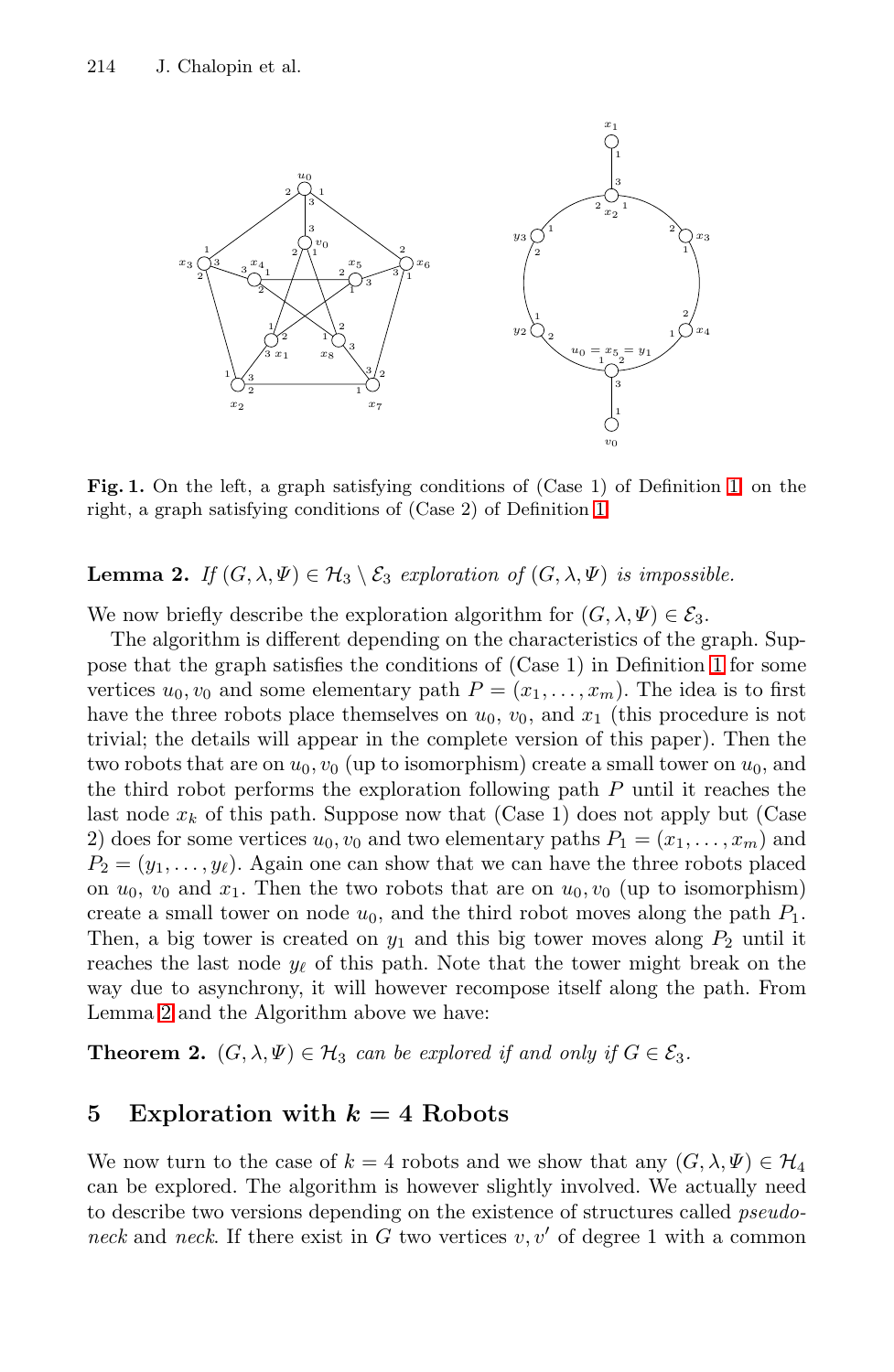neighbor u, we say that  $(v, v', u)$  is a *pseudo-neck*. A *neck*  $(n_1, n_2)$  in G consists of two neighbors  $n_1, n_2 \in V(G)$  such that after removing them and their adjacent edges from  $G$  the resulting graph is connected. It is easy to see that:

**Lemma 3.** *If a graph does not contain any pseudo-neck, it contains at least a neck.*

The general idea of the algorithms is the following. Two robots uniquely identify a pseudo-neck (or a neck if the pseudo-neck does not exist) by moving to the leaves of a pseudo-neck (or to the vertices of the neck). Once the pseudo-neck (or the neck) is occupied, the robots identify a unique spanning tree rooted in the pseudo-neck (or in the neck) and an ordering  $f_1, \ldots, f_m$  of its leaves. One of the robot that is not on the pseudo-neck (or the neck) moves to the first leaf  $f_1$  of this spanning tree. Then, the two robots on the pseudo-neck (or the neck) create a tower. [Th](#page-11-7)e two free robots occupy the first two leaves of the spanning tree, without creating symmetries and proceed with the exploration by placing on consecutive leaves  $f_i$  and  $f_{i+1}$ , and having the robot on the smaller leaf  $f_i$ move to  $f_{i+2}$  until the last leaf is reached (a technique similar to the one used in [8] for asymmetric trees).

<span id="page-7-0"></span>The algorithm will be discussed in details and analyzed in the rest of this section. Note that the algorithm will employ in some cases a preliminary step of "partial gathering". For such a step, we will adapt the gathering algorithm for asymmetric  $(G, \lambda, \Psi)$  described in [2].

#### **5.1 Graphs with a Pseudo-neck**

We now show how to create a tower on one of the nodes of the pseudo-neck and how to have a robot move on the first leaf of a uniquely identified spanning tree. If there is more than one pseudo-neck in the graph, ties are broken using the edge labels and we assume they are ordered from "weakest" to "strongest".

Given a pseudo-neck  $(v, v', u)$ , let  $T(v, v', u)$  be a spanning tree obtained by a depth-first traversal starting in u. Let  $f_1(T(v, v', u)), f_2(T(v, v', u)), \ldots$  $f_m(T(v, v', u))$  be an ordering of its leaves different from  $v, v'$ . We construct  $T(v, v', u)$  in such a way that  $f_1(T(v, v', u)) = f_1(T(v', v, u))$  (it is easy to see that this can always be done).

Algorithm Form-Tower-with-pseudo-neck is described by listing six possible cases. A robot checks the cases in this order and follows the first that applies to the observed configuration.

Algorithm. Form-Tower-with-pseudo-neck

**Case 1.** *There is a pseudo-neck*  $(v, v', u)$  *with a robot in*  $u$ , a robot in  $v$  and *there is a robot in*  $f_1$ *.* 

If I am the robot in  $u$ : move to  $v$  creating a tower in  $v$ .

**Case 2.** *There is a pseudo-neck*  $(v, v', u)$  *with a robot in* v, a robot in v' and *there is a robot in*  $f_1$ .

If I am the robot in  $v'$ : move to u.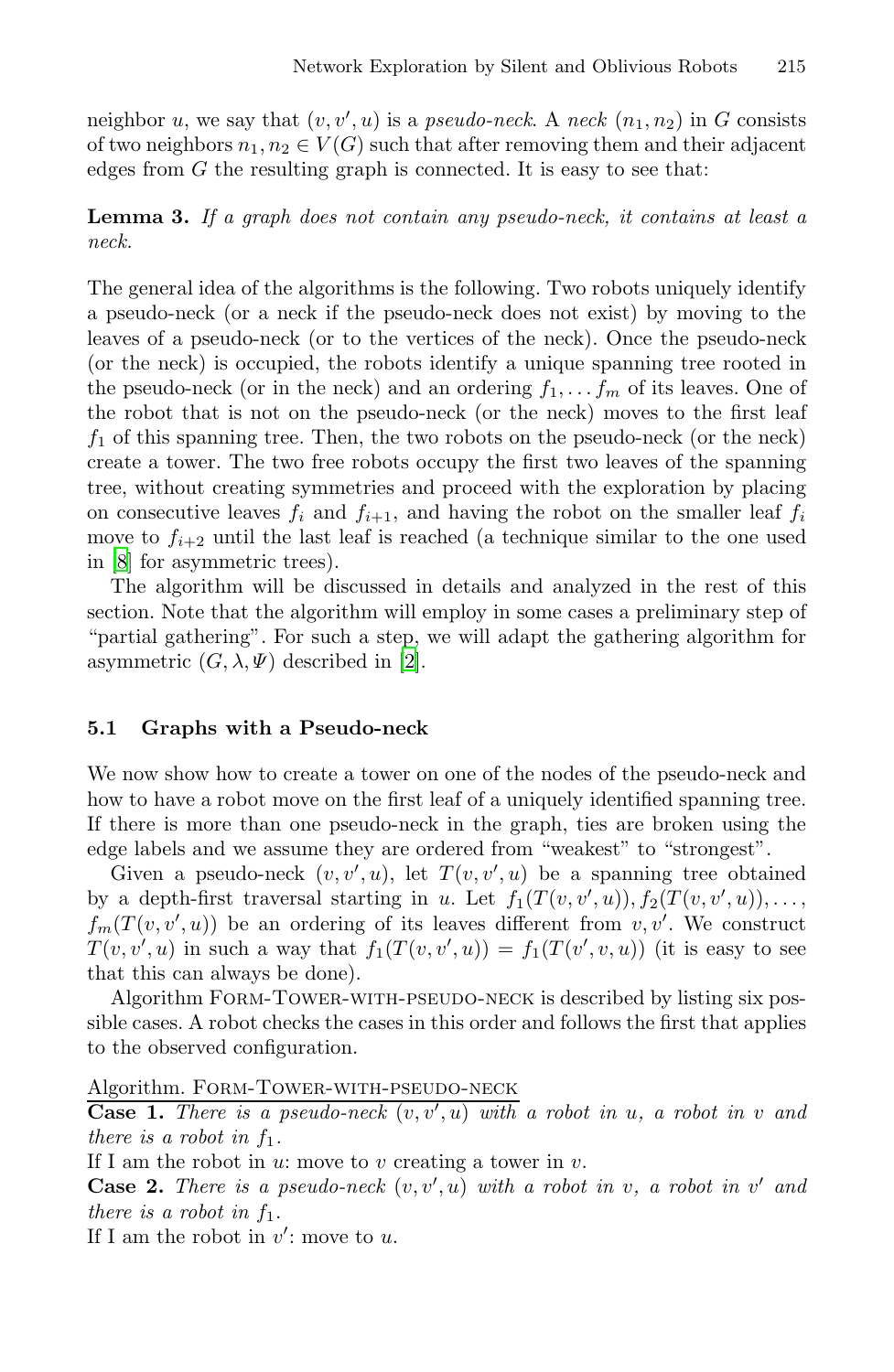**Case 3.** *There is a pseudo-neck*  $(v, v', u)$  *with a robot in*  $v$ , *a robot in*  $v'$  *and there are no robots in*  $f_1(T(v, v', u)) = f_1(T(v', v, u)).$ 

Let a be the closest robot to  $f_1(T(v, v', u))$  in  $G \setminus \{v, v'\}$ . If I am a: move toward  $f_1(T(v, v', u)).$ 

**Case 4.** *There [is](#page-11-7) a pseudo-neck*  $(v, v', u)$  *with a robot in* v, and robot a *in* u. If I am  $a$ : move to  $v'$ .

**Case 5.** There is a pseudo-neck  $(v, v', u)$  with a robot in v, no robot in u nor in  $v'.$ 

Among all the necks like that, consider the weakest such that  $min\{dist(a, u) |$  $\Psi(a) \neq v$  is minimal. Let a be the closest robot to u in G that is not in v. If I am a: move toward u.

**Case 6.** *Any other situation.*

Apply the gathering Algorithm of [2] until the tower is formed, by considering as candidate gathering points nodes of degree 1 which have another node of degree 1 at distance 2.

<span id="page-8-0"></span>**Lemma 4.** *Algorithm* Form-Tower-with-pseudo-neck *terminates and no movement can create a symmetry during the tower formation on a pseudo-neck with Algorithm* Form-Tower-with-pseudo-neck*.*

Algorithm Explore-with-pseudo-neck proceeds by letting the other two robots move sequentially. They move to  $f_1(T(v, v', u))$  and  $f_2(T(v, v', u))$ ; they then move on the spanning tree (which is invariant to their movement) placing on consecutive leaves  $f_i$  and  $f_{i+1}$ , and having the robot on the smaller leaf  $f_i$ move to  $f_{i+2}$  until the last leaf is reached. We can conclude that:

**Lemma 5.** *Let* G have a pseudo-neck. Then any  $(G, \lambda, \Psi) \in \mathcal{H}_4$  can be explored.

#### **5.2 Graphs with a Neck**

We consider the case when a pseudo-neck does not exist; thus a neck exists. In this case the algorithm is more complex and we describe the process of tower creation and the one of exploration separately.

**Placement on the Neck.** We first introduce some notation. A *block* in a graph is an inclusion-maximal 2-vertex-connected component (possibly reduced to one edge). Two blocks of  $G$  are either disjoint or share a single vertex, that is an articulation point. Any graph  $G$  admits a block-decomposition in the form of a rooted tree T: each vertex of T is a block of G, pick any block  $B_1$  as a root of T, label it, and make it adjacent in  $T$  to all blocks intersecting it, then label that blocks and make them adjacent to all unlabeled blocks which intersect them, etc.

We describe how to have two robots move to occupy the neck. We identify four situations and for each we sketch the algorithm followed by the robots.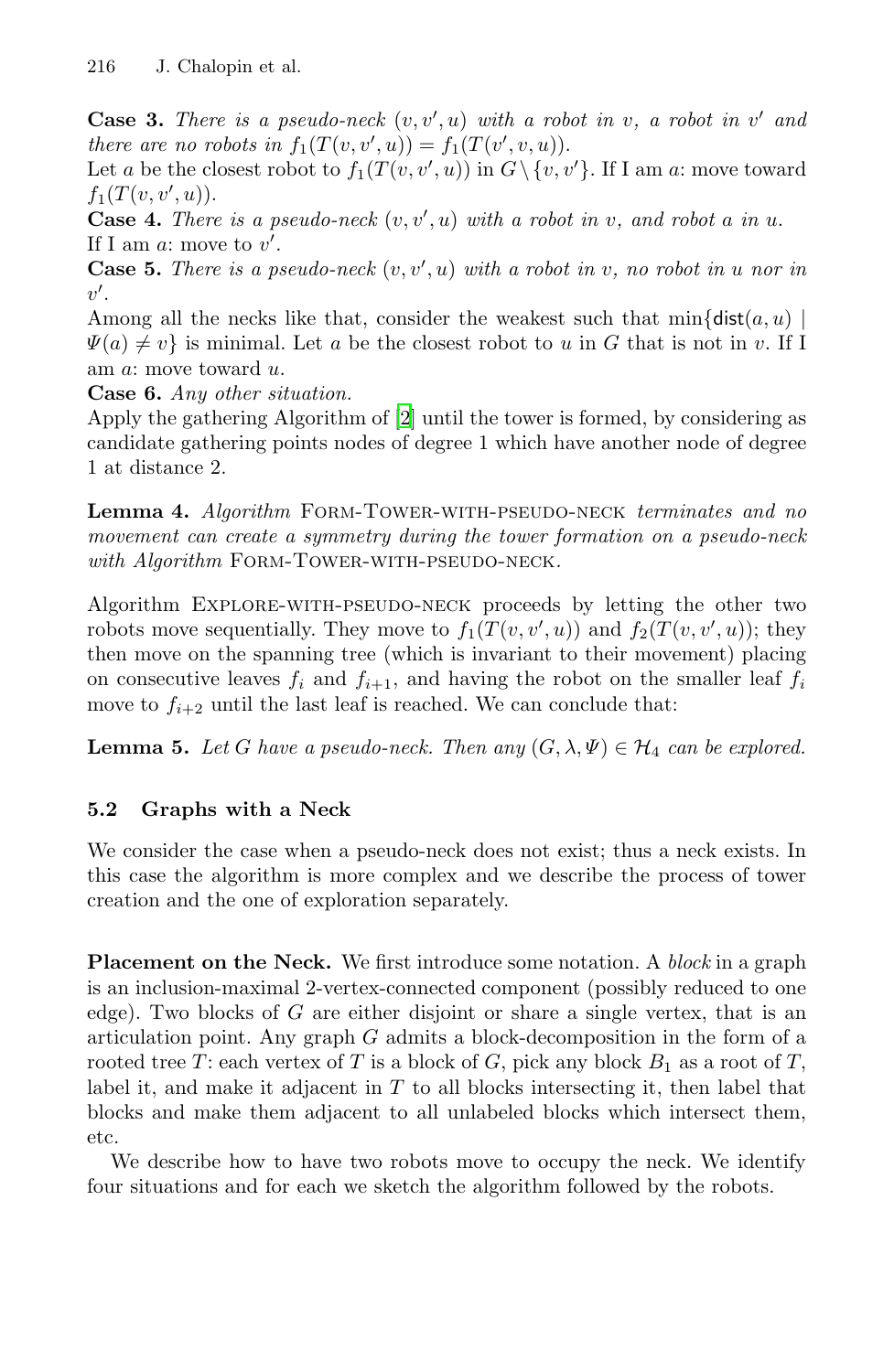## Algorith[m](#page-11-7). Occupy-Neck

#### **Case 1.** G *is* 2*-connected*.

In this case any edge is a neck. Consider a class  $[u_0]$  of vertices of G and execute the gathering algorithm of [2] until there is a robot a in one vertex  $u \in [u_0]$  and a robot  $b$  in a vertex  $v$  incident to  $u$ . Then  $a$  and  $b$  are on a neck.

**Case 2.** *There exists a leaf* B *in the block-decomposition of* G *is of size* 2.

Note that, since there does not exist any pseudo-neck, it implies that there exists a vertex  $u_0$  of degree 1 adjacent to a vertex  $v_0$  of degree 2. In that case, execute the gathering algorithm of [2] until there is a robot a in one vertex  $u \in [u_0]$  and a robot  $b$  in a vertex  $v$  incident to  $u$ . Then  $a$  and  $b$  are on a neck.

**Case 3.** There exists a leaf  $B_0$  in the block-decomposition of  $G$ , whose articula*tion point is*  $w_0$  *such that there exists a vertex*  $u_0 \in B_0$  *at distance* 2 *from*  $w_0$  *in* G.

Note th[at](#page-11-7) any edge  $(u_0, v) \in E(G)$  is a neck. In this case, execute the gathering algorithm of [2] until there is a robot a in one vertex  $u \in [u_0]$  and a robot b in a vertex  $v$  incident to  $u$ . Then  $a$  and  $b$  are on a neck.

**Case 4.** *In any leaf* B *of the block-decomposition, the articulation point is adjacent to all vertices of* B.

In this case, consider a leaf  $B_0$  of the block-decomposition of size at least 3. Let  $w_0$  be its articulation point and let  $u_0$  be a vertex of  $B_0$  distinct from  $u_0$ . Execute the gathering algorithm of [2] until there is a robot a in a vertex  $u \in [u_0]$  and a robot b in a vertex v incident to u. If  $v \in [w_0]$ , b can safely move to a neighbor  $t \notin [w_0]$  of u.

**Lemma 6.** *In Algorithm* Occupy-Neck *two robots move on the two nodes of a neck without creating symmetries.*

**Exploration.** Given a vertex u, let  $T(u)$  be a spanning tree of G obtained by doing a depth-first traversal (DFT) starting from u. If  $(u, v)$  is a neck, let  $T(u, v)$ be a spanning tree obtained by a DFT starting from u and using  $(u, v)$  as a first edge, i.e.,  $T(u, v) \setminus \{u\}$  is a DFT of  $G \setminus \{u\}$  starting in v. Given a spanning tree  $T(u, v)$  of G, consider an ordering of its leafs  $f_1, \ldots, f_m$  such that  $f_1$  is as far as possible from  $u$  (using the labels on the paths from  $u$  to  $f$  to break the symmetry) in  $G \setminus \{u, v\}.$ 

We say that a neck  $(n_1, n_2)$  is symmetric if there is an automorphism  $\sigma$  of G such that  $\sigma(n_1) = n_2$ , asymmetric otherwise. Exploration proceeds differently whether the neck is symmetric or not. (Note that a pseudo-neck is by definition never symmetric because of the edge labels). In case of symmetry, once two robots are on a neck, we have to carefully proceed to have a robot move to the first leaf. We now describe the two cases.

**Draft of Algorithm** EXPLORE-WITH-SYMMETRIC-NECK. Assume that the neck is symmetric. First of all note that, due to the port numbers, there is at most one automorphism  $\sigma$  of G such that  $\sigma(n_1) = n_2$ . Let  $T = T(n_1, n_2)$  and  $T' =$  $T(n_2, n_1)$ . Let a and b be two robots that are not on the neck. Without loss of generality, assume that  $\textsf{dist}_{G \setminus \{n_1, n_2\}}(\Psi(a), f_1) \le \min \{ \textsf{dist}_{G \setminus \{n_1, n_2\}}(\Psi(a), f_1'),$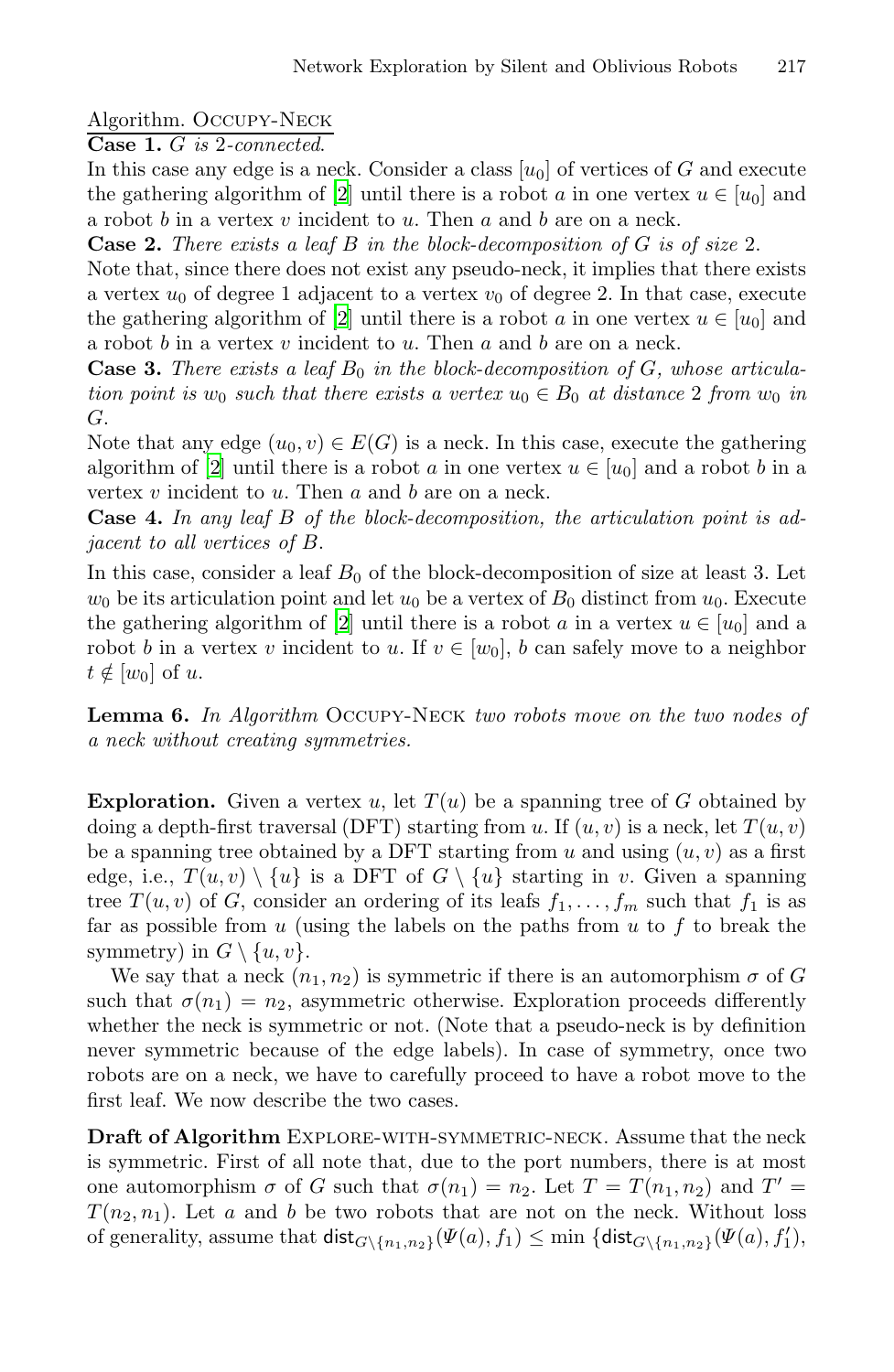dist<sub> $G\backslash{n_1,n_2}$ </sub> ( $\Psi(b), f'_1$ ), dist $\overline{G\backslash{n_1,n_2}}(\Psi(b), f_1)$  and that if there is an equality, the label of the shortest path between  $\Psi(a)$  and  $f_1$  is "weaker" than the label of the other shortest paths (since the situation is asymmetric, even if  $\sigma$  is an automorphism). In this case, let a move towards  $f_1$  (on a node denoted  $\Psi'(a)$ ) in  $G \setminus \{n_1, n_2\}$  if it does not creates a symmetry. Otherwise, let b move to  $\Psi'(a)$ (if a symmetry appears when a move to  $\Psi'(a)$ , then one can show that  $\Psi(b)$  is adjacent to  $\Psi'(a)$ ). Once the neck and the first leaf are occupied, the exploration proceeds as in Section 5.1.

**Lemma 7.** *With Algorithm* Explore-with-symmetric-neck*, a robot reaches* f<sup>1</sup> *without creating any symmetry.*

<span id="page-10-0"></span>**Draft of Algorithm** EXPLORE-WITH-ASYMMETRIC-NECK. Assume now that the neck is asymmetric, i.e., there is no automorphism  $\sigma$  of G such that  $\sigma(n_1)$  =  $n_2$ . [Usi](#page-7-0)ng an arbitrary predefined order, we assume without loss of generality that  $n_1$  is "weaker" than  $n_2$ . Let  $T = T(n_1, n_2)$  and let a and b be two robots that are not on the neck. Again without loss of generality, assume that  $\text{dist}_{G\setminus\{n_1,n_2\}}(\Psi(a),f_1)\leq \text{dist}_{G\setminus\{n_1,n_2\}}(\Psi(b),f_1)$  (using labels to break the symmetry). In this case, let a move towards  $f_1$  (on a node denoted  $\Psi'(a)$ ) in  $G \setminus$  ${n_1, n_2}$  ${n_1, n_2}$  ${n_1, n_2}$  if it does not creates a symmetry. Otherwise, let b move to  $\Psi'(a)$  (if a symmetry appears [wh](#page-8-0)en a move to  $\Psi'(a)$ , then one can show that  $\Psi(b)$  is adjacent to  $\Psi'(a)$ ). Once the neck and the first leaf are occupied, the exploration proceeds as in Section 5.1.

**Lemma 8.** *During the execution of Algorithm* Explore-with-asymmetricneck*, a robot reaches* f<sup>1</sup> *without creating any symmetry.*

From Lemmas 6, 7 and 8, we have that any  $(G, \lambda, \Psi) \in \mathcal{H}_4$  can be explored if G has a neck. Consequently, with Lemma [5,](#page-11-7) we have the following theorem.

**Theorem 3.** *Any*  $(G, \lambda, \Psi) \in \mathcal{H}_4$  *can be explored.* 

## **6** Exploration with  $k > 4$  Odd

Let  $k > 4$  be odd. In this case, the exploration algorithm is rather simple, and is drafted below.

The robots start by applying the gathering algorithm of [2] where the gathering point is chosen within an equivalence class  $[v]$  of vertices where v is not an articulation point (it is easy to see that such a class can always be selected). The gathering algorithm is executed until  $k-3$  robots have gathered in some vertex r creating a tower. At this point, the robots can select a spanning tree  $T$  - for example a Depth-First Spanning Tree - rooted in r and they can agree on one where r has a single neighbor in T. Let  $f_1, \ldots, f_m$  be the ordered leaves of T encountered in some predefined traversal of  $T$  (for example depth-first). We let the robots move sequentially with the following idea: the closest robot to  $f_1$  (among the three remaining free robots) moves to  $f_1$ . The closest robot (not on  $f_1$  nor on r) now moves to  $r$ . Once the robot reaches  $r$ , we have a tower and two free robots one of which